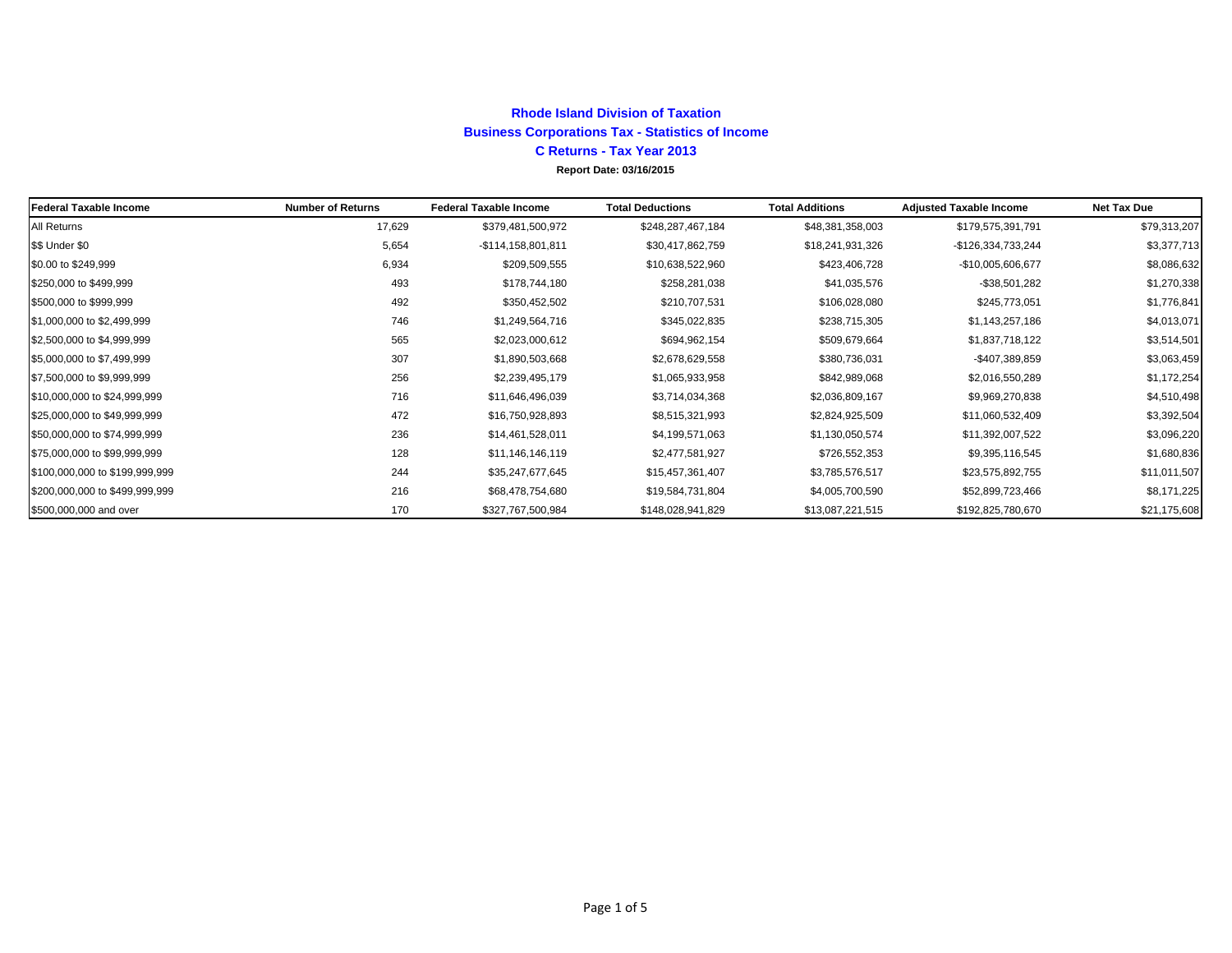#### **Rhode Island Division of Taxation Business Corporations Tax - Statistics of Income C Returns - Deductions from Federal Taxable Income - Tax Year 2013**

**Report Date: 03/16/2015**

|                                | Number of |       | <b>Net Operating Loss</b> |       | <b>Special Deductions</b><br><b>Exempt Dividends and Interest</b> |       |                  | Foreign Dividends and Gross-Up |                  | <b>Bonus Depreciation and Sec 179</b> |                  |                | <b>Discharge of Indebtedness</b> |  |
|--------------------------------|-----------|-------|---------------------------|-------|-------------------------------------------------------------------|-------|------------------|--------------------------------|------------------|---------------------------------------|------------------|----------------|----------------------------------|--|
| Federal Taxable Income         | Returns   | Count | Amount                    | Count | Amount                                                            | Count | Amount           | Count                          | Amount           | Count                                 | Amount           | Count          | Amount                           |  |
| All Returns                    | 17,629    | 2.453 | \$70,702,083,598          | 1.148 | \$115,804,124,881                                                 | 1.099 | \$24,428,127,073 | 463                            | \$10,884,973,737 | 4.987                                 | \$26,468,157,895 | 19             | \$134,096,675                    |  |
| \$\$ Under \$0                 | 5,654     | 295   | \$14,039,339,453          | 287   | \$4,284,029,938                                                   | 254   | \$3,381,391,525  | 94                             | \$1,324,378,024  | 1,520                                 | \$7,388,723,819  | 3              | \$66,405,257                     |  |
| \$0.00 to \$249,999            | 6,934     | 1.274 | \$8,846,154,921           | 200   | \$1,317,729,520                                                   | 77    | \$282,679,408    | 6                              | \$47,724,744     | 1.233                                 | \$144,234,367    | 3              | \$5,955                          |  |
| \$250,000 to \$499,999         | 493       | 91    | \$38,103,747              | 30    | \$190,595,220                                                     | 21    | \$238,757        | $\Omega$                       | \$0              | 193                                   | \$29,343,314     | $\Omega$       | \$0                              |  |
| \$500,000 to \$999,999         | 492       | 87    | \$51,675,527              | 34    | \$19,050,018                                                      | 32    | \$53,141,361     |                                | \$16,368,303     | 205                                   | \$70,472,322     | $\Omega$       | \$0                              |  |
| \$1,000,000 to \$2,499,999     | 746       | 127   | \$198,020,090             | 38    | \$11,630,404                                                      | 38    | \$12,863,630     | -8                             | \$2,834,722      | 302                                   | \$119,673,989    | $\Omega$       | \$0                              |  |
| \$2,500,000 to \$4,999,999     | 565       | 93    | \$313,219,381             | 51    | \$45,886,879                                                      | 69    | \$38,792,098     | 13                             | \$4,711,337      | 231                                   | \$292,352,459    | 2              | \$4,683,164                      |  |
| \$5,000,000 to \$7,499,999     | 307       | 52    | \$2,402,095,279           | 25    | \$6,586,609                                                       | 40    | \$48,482,496     | 14                             | \$7,885,088      | 143                                   | \$213,580,086    | $\Omega$       | \$0                              |  |
| \$7,500,000 to \$9,999,999     | 256       | 50    | \$338,781,286             | 20    | \$37,458,417                                                      | 20    | \$24,222,696     | 10                             | \$4,333,966      | 127                                   | \$661,137,593    |                | \$341,219                        |  |
| \$10,000,000 to \$24,999,999   | 716       | 138   | \$1,611,132,307           | 63    | \$514,305,399                                                     | 90    | \$249,110,674    | 45                             | \$48,882,966     | 335                                   | \$1,290,603,022  | 3              | \$2,798,229                      |  |
| \$25,000,000 to \$49,999,999   | 472       | 78    | \$5,594,953,196           | 88    | \$799,187,796                                                     | 110   | \$409,725,336    | 51                             | \$80,015,850     | 213                                   | \$1,631,439,815  | 2              | \$1,691,125                      |  |
| \$50,000,000 to \$74,999,999   | 236       | 36    | \$1,670,232,368           | 53    | \$928,884,187                                                     | 62    | \$776,217,485    | 35                             | \$206,449,260    | 114                                   | \$617,787,763    |                | \$27,537,432                     |  |
| \$75,000,000 to \$99,999,999   | 128       | 13    | \$657,253,058             | 29    | \$683,488,118                                                     | 43    | \$616,246,289    | 23                             | \$136,904,773    | 56                                    | \$383,689,689    | $\Omega$       |                                  |  |
| \$100,000,000 to \$199,999,999 | 244       | 42    | \$6,374,490,097           | 64    | \$3,275,004,542                                                   | 65    | \$1,930,394,192  | 42                             | \$552,417,711    | 115                                   | \$3,325,054,865  |                | \$43,421                         |  |
| \$200,000,000 to \$499,999,999 | 216       | 31    | \$5,840,096,654           | 68    | \$6,919,548,065                                                   | 80    | \$3,221,600,915  | 45                             | \$819,051,658    | 110                                   | \$2,784,434,512  | $\overline{2}$ | \$16,743,579                     |  |
| \$500,000,000 and over         | 170       | 46    | \$22,726,536,234          | 98    | \$96,770,739,769                                                  | 98    | \$13,383,020,211 | 72                             | \$7,633,015,335  | 90                                    | \$7,515,630,280  |                | \$13,847,294                     |  |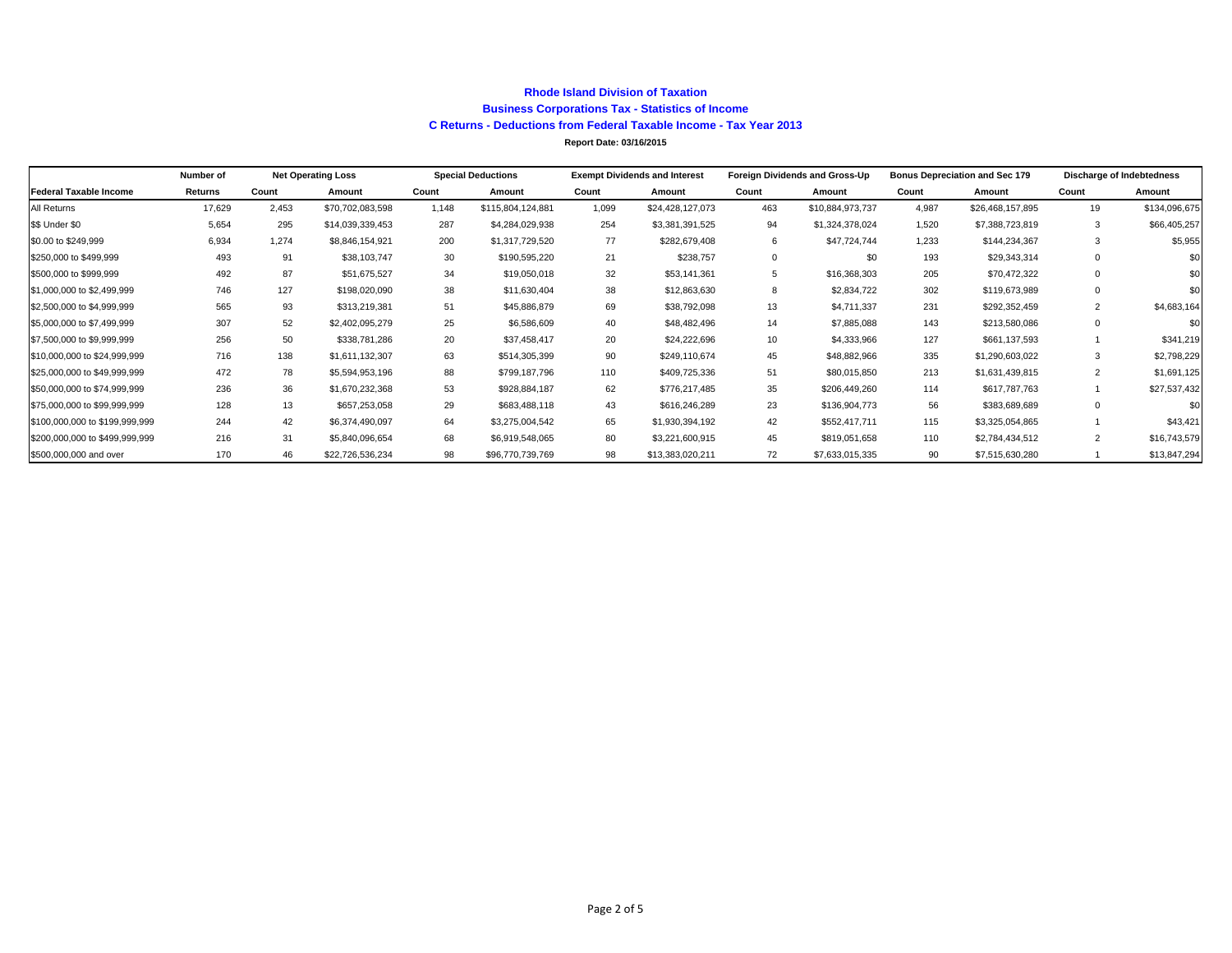## **Rhode Island Division of Taxation Business Corporations Tax - Statistics of Income C Returns - Additions to Federal Taxable Income - Tax Year 2013 Report Date: 03/16/2015**

|                                | Number of |       | <b>Interest Income</b> | <b>Rhode Island Corporate Taxes</b> |               |       | <b>Bonus Depreciation and Sec 179</b> | <b>Captive REIT Dividends Paid Deduction</b> |                 |  |
|--------------------------------|-----------|-------|------------------------|-------------------------------------|---------------|-------|---------------------------------------|----------------------------------------------|-----------------|--|
| <b>Federal Taxable Income</b>  | Returns   | Count | Amount                 | Count                               | Amount        | Count | Amount                                | Count                                        | Amount          |  |
| All Returns                    | 17,629    | 505   | \$3,099,188,170        | 7,892                               | \$552,415,523 | 3,917 | \$25,926,304,117                      | 10                                           | \$1,160,579,108 |  |
| \$\$ Under \$0                 | 5,654     | 98    | \$926,388,905          | 2,708                               | \$14,841,962  | 1,045 | \$10,924,791,736                      | 3                                            | \$618,769,400   |  |
| \$0.00 to \$249,999            | 6,934     | 73    | \$6,051,858            | 2,071                               | \$5,295,743   | 841   | \$149,994,284                         |                                              | \$248,247,822   |  |
| \$250,000 to \$499,999         | 493       | 15    | \$595,949              | 217                                 | \$1,897,896   | 169   | \$31,259,507                          |                                              | \$18,209        |  |
| \$500,000 to \$999,999         | 492       | 17    | \$3,761,724            | 277                                 | \$2,898,824   | 197   | \$72,148,227                          |                                              | \$0             |  |
| \$1,000,000 to \$2,499,999     | 746       | 24    | \$4,472,858            | 420                                 | \$10,453,737  | 295   | \$167,764,907                         |                                              | \$0             |  |
| \$2,500,000 to \$4,999,999     | 565       | 23    | \$11,129,779           | 351                                 | \$162,997     | 207   | \$340,835,077                         |                                              | \$0             |  |
| \$5,000,000 to \$7,499,999     | 307       | 21    | \$9,515,529            | 179                                 | \$16,397,624  | 124   | \$226,338,368                         |                                              | \$0             |  |
| \$7,500,000 to \$9,999,999     | 256       | 9     | \$25,097,750           | 166                                 | \$9,531,420   | 104   | \$625,172,447                         |                                              | \$0             |  |
| \$10,000,000 to \$24,999,999   | 716       | 45    | \$182,231,344          | 489                                 | \$60,655,923  | 311   | \$1,434,290,156                       | 2                                            | \$1,627,706     |  |
| \$25,000,000 to \$49,999,999   | 472       | 42    | \$326,480,856          | 323                                 | \$34,798,705  | 202   | \$1,753,986,176                       | 0                                            | \$0             |  |
| \$50,000,000 to \$74,999,999   | 236       | 24    | \$49,558,183           | 169                                 | \$38,864,754  | 108   | \$742,515,976                         |                                              | \$51,099,538    |  |
| \$75,000,000 to \$99,999,999   | 128       | 14    | \$55,327,898           | 79                                  | \$32,179,152  | 45    | \$390,558,077                         |                                              | \$26,771,347    |  |
| \$100,000,000 to \$199,999,999 | 244       | 28    | \$20,787,131           | 163                                 | \$63,951,675  | 100   | \$2,086,392,743                       |                                              | \$0             |  |
| \$200,000,000 to \$499,999,999 | 216       | 30    | \$90,828,738           | 147                                 | \$57,292,996  | 90    | \$1,911,272,954                       | $\Omega$                                     | \$0             |  |
| \$500,000,000 and over         | 170       | 42    | \$1,386,959,668        | 133                                 | \$203,192,115 | 79    | \$5,068,983,482                       |                                              | \$214,045,086   |  |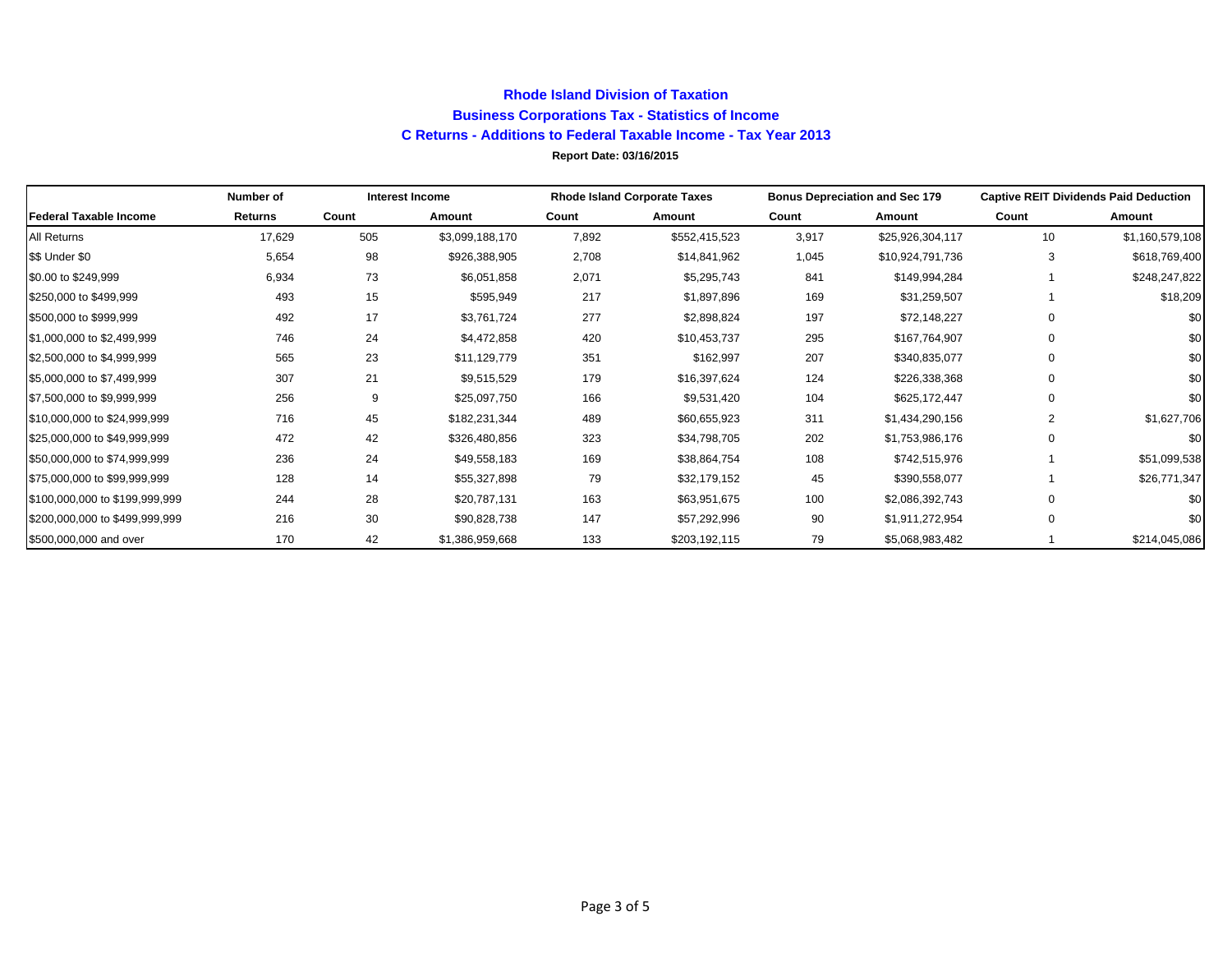# **Rhode Island Division of Taxation Business Corporations Tax - Statistics of Income C Returns - Credits - Tax Year 2013**

### **Report Date: 03/16/2015**

|                                | Number of      |          | <b>Historic Structure</b> | <b>Motion Picture</b> |           |                | <b>Investment Tax</b> |                | <b>Research &amp; Development</b> |          | <b>Other Credits</b> |  |
|--------------------------------|----------------|----------|---------------------------|-----------------------|-----------|----------------|-----------------------|----------------|-----------------------------------|----------|----------------------|--|
| Federal Taxable Income         | <b>Returns</b> | Count    | Amount                    | Count                 | Amount    | Count          | Amount                | Count          | Amount                            | Count    | Amount               |  |
| <b>All Returns</b>             | 17,629         | 2        | \$591,936                 | 3                     | \$635,292 | 54             | \$16,773,963          | 56             | \$6,614,704                       | 12       | \$115,645            |  |
| \$\$ Under \$0                 | 5,654          | 0        | \$0                       | $\mathbf 0$           | \$0       | 8              | \$1,574,683           | 11             | \$2,039,480                       | 3        | \$4,530              |  |
| \$0.00 to \$249,999            | 6,934          | 0        | \$0                       | 0                     | \$0       | 18             | \$188,065             | 10             | \$289,643                         | 3        | \$18,978             |  |
| \$250,000 to \$499,999         | 493            | 0        | \$0                       | $\mathbf 0$           | \$0       | 3              | \$6,375               | 3              | \$27,831                          |          | \$2,500              |  |
| \$500,000 to \$999,999         | 492            |          | \$24,011                  |                       | \$60,079  | 2              | \$12,067              | $\overline{2}$ | \$41,628                          | 0        | \$0                  |  |
| \$1,000,000 to \$2,499,999     | 746            | $\Omega$ | \$0                       | $\Omega$              | \$0       | 8              | \$358,159             | 3              | \$79,296                          |          | \$40,294             |  |
| \$2,500,000 to \$4,999,999     | 565            | 0        | \$0                       |                       | \$334,288 | 0              | \$0                   |                | \$322083                          | 0        | \$0                  |  |
| \$5,000,000 to \$7,499,999     | 307            |          | \$567,925                 | 0                     | \$0       | 2              | \$238,670             | 2              | \$154,714                         |          | \$33,427             |  |
| \$7,500,000 to \$9,999,999     | 256            | $\Omega$ | \$0                       | 0                     | \$0       |                | \$393,024             | 2              | \$49,500                          | 0        | \$0                  |  |
| \$10,000,000 to \$24,999,999   | 716            | 0        | \$0                       | 0                     | \$0       |                | \$7,671               | $\overline{2}$ | \$41,461                          | 0        | \$0                  |  |
| \$25,000,000 to \$49,999,999   | 472            | 0        | \$0                       | 0                     | \$0       | $\overline{2}$ | \$1,954,261           | 2              | \$383,994                         | $\Omega$ | \$0                  |  |
| \$50,000,000 to \$74,999,999   | 236            | 0        | \$0                       | 0                     | \$0       |                | \$36,494              | 4              | \$1,106,409                       |          | \$1,895              |  |
| \$75,000,000 to \$99,999,999   | 128            | 0        | \$0                       | $\mathbf 0$           | \$0       | $\overline{2}$ | \$7,897,529           | $\mathbf 0$    | \$0                               | $\Omega$ | \$0                  |  |
| \$100,000,000 to \$199,999,999 | 244            | 0        | \$0                       | $\Omega$              | \$0       | 0              | \$0                   | 2              | \$83,154                          |          | \$7,096              |  |
| \$200,000,000 to \$499,999,999 | 216            | $\Omega$ | \$0                       | $\Omega$              | \$0       | 2              | \$1,297,297           | $\overline{4}$ | \$151,853                         |          | \$6,925              |  |
| \$500,000,000 and over         | 170            | $\Omega$ | \$0                       |                       | \$240,925 | 4              | \$2,809,668           | 8              | \$1,843,658                       | 0        | \$0                  |  |